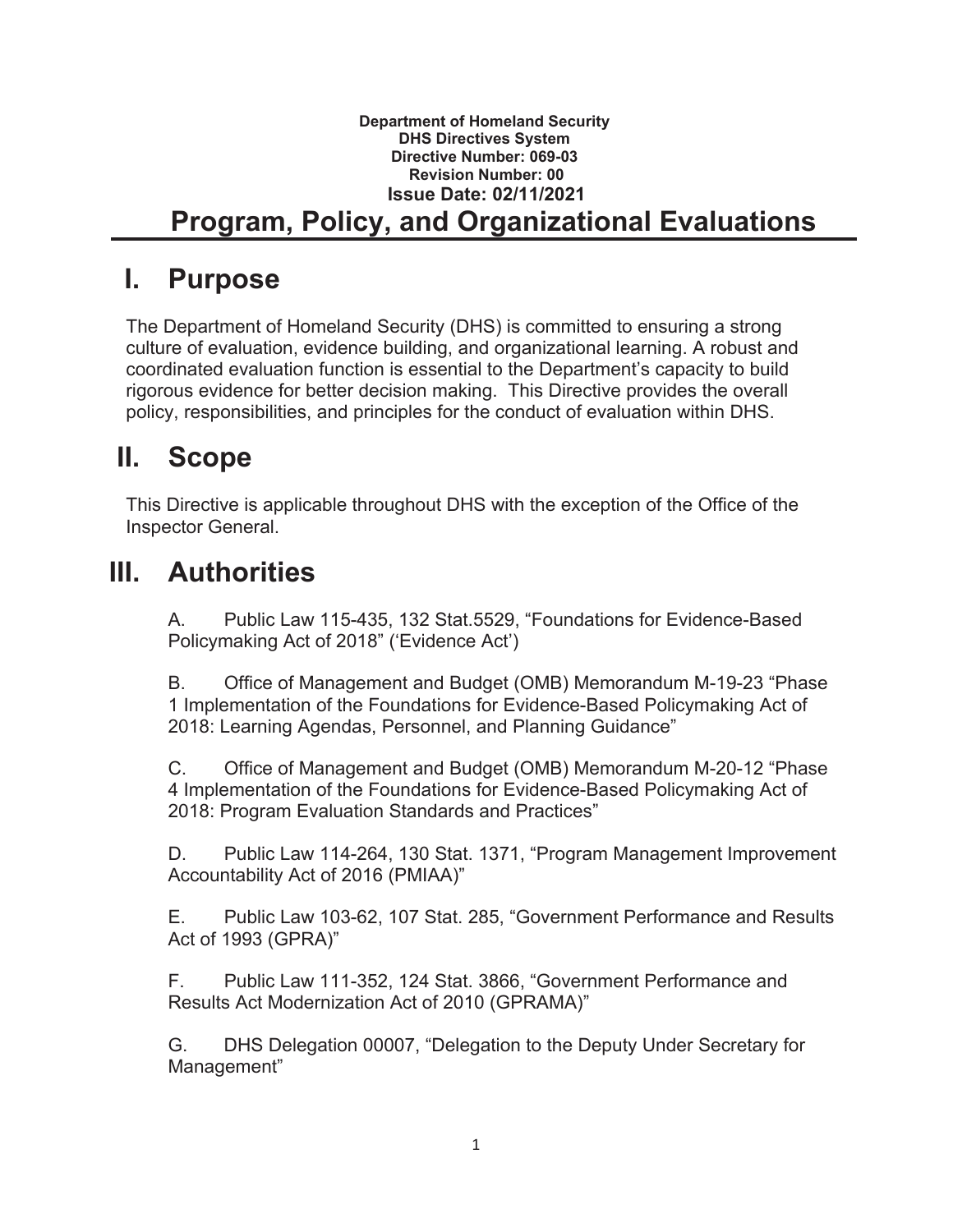H. DHS Designation 00-01001, "Designation to the Director of Program Analysis and Evaluation" as the Chief Evaluation Officer.

### **IV. Responsibilities**

A. **DHS Evaluation Officer (EO)** reports to the Chief Financial Officer and has authority and responsibility for providing leadership over the Department's evaluation activities. The EO:

1. Establishes and oversees Department-wide implementation of this Evaluation Policy.

2. Coordinates and engages with Department stakeholders in carrying out the responsibilities assigned to the EO in the Evidence Act Title 1 requirements.

3. Coordinates and issues the Department's Evidence Act Title 1 deliverables:

a. Capacity Assessments conducted every four years of the coverage, methods, quality, independence, effectiveness, and balance of the Department's evaluation, statistics, research and analysis portfolio, as well as the Department's ability to support the planning, conduct, and use of evaluation;

b. A four-year long Learning Agenda concurrent with the Strategic Plan, describing priority learning questions and how they will be addressed through the Department's evidence building; and

c. An Annual Evaluation Plan concurrent with the Annual Performance Plan, describing significant evaluations, key information collections, and related acquisitions planned for the subsequent year.

4. Supports internal and public release of evaluation plans, evaluation reports/summaries, and action plans/reports for the use of findings, including advising on principled exceptions to the requirement of public disclosure of evaluations.

5. Chairs and acts as the secretariat for the DHS Evaluation Officers' Council (EOC).

6. Champions capacity building opportunities for DHS as a whole, while serving as an institutional source of guidance for Components on evaluation and evidence building.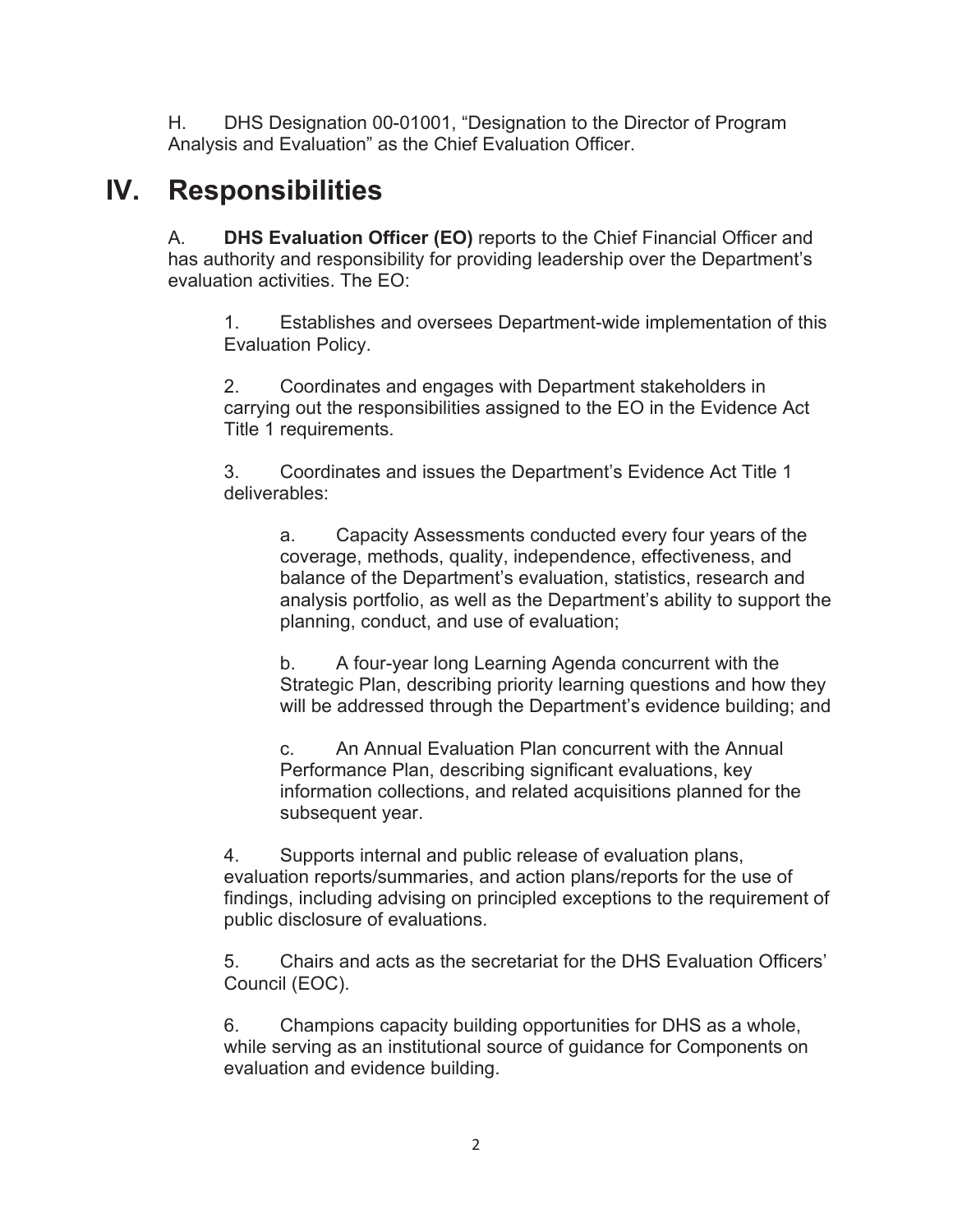7. Coordinates or commissions Department-wide and cross-cutting evaluations, systematic reviews, meta-analyses, or policy research to address DHS Learning Agenda priority questions.

8. Supports the integration of evaluation and other evidence-building plans and findings from the Department's Evidence Act Title 1 deliverables in the development of DHS Strategic Plans, Annual Performance Plans, Annual Performance Reports, Budget Submissions, and other planning efforts.

#### B. **Component Heads**:

1. Ensure compliance with this Evaluation Policy across the breadth of the Component, including meeting the standards outlined in this Evaluation Policy and related published instructions for planning, implementation, dissemination, and use of evaluations.

2. Appoint an individual with in-depth expertise in evidence building and evaluation to advise, manage, and/or conduct Component evaluations and participate in the EOC.

3. In coordination with the EO, engage in the Evidence Act processes and development of deliverables.

4. Consult and coordinate with the Department's relevant officers (e.g., Evaluation, Statistical, Data, Privacy, Information Security, Performance Improvement) on development and release of evaluation plans, evaluation reports/summaries, and action plans/reports on use of findings, as well as the promotion of secondary uses for the data and findings.

5. Develop the Component's capacity for evaluation management and methods.

6. Conduct evaluations to examine the performance and outcomes of programs, policies, regulations, or organizations at a rate commensurate with the scale of the Component's work, the scope of their portfolio, and the size of their budget.

7. Integrate evaluation and other evidence-building plans and findings from the Department's Evidence Act Title 1 deliverables in the development of DHS Strategic Plans, Annual Performance Plans, Annual Performance Reports, Budget Submissions, and other planning efforts.

#### **V. Policy and Requirements**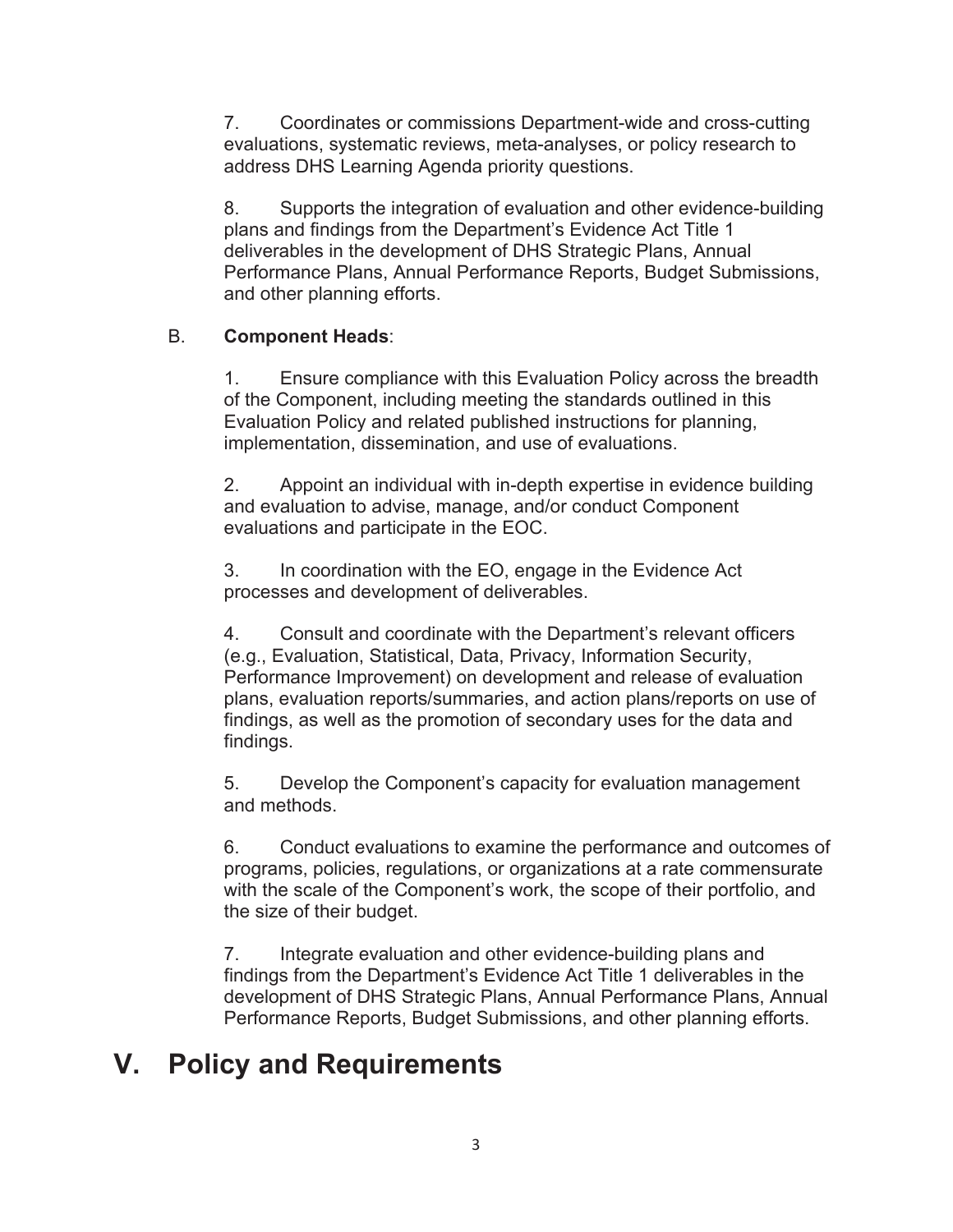A. **Policy:** DHS conducts well-designed evaluations to more fully characterize and account for the ways the Department uses resources to achieve its goals and objectives. DHS generates and uses rigorous evidence from evaluations to inform decisions about programs, policies, regulations, and organizations, better enabling the Department to achieve the most effective U.S. homeland security outcomes and greater accountability to our primary stakeholders, the American people. At DHS, evaluation supports:

1. **Organizational learning.** Evaluations answer questions that produce valuable knowledge and inform the Department's understanding of and ability to respond to mission needs and changes in the environment.

2. **Program and performance improvement**. Evaluations identify when and how the Department has met its goals, providing leaders with evidence they need to make decisions about changes that should be made to increase efficiency and/or effectiveness.

3. **Resource priority determinations**. Evaluations help DHS allocate resources, highlighting where they are needed for greatest impact. This includes decisions about the future of programs, policies, regulations, or organizations, such as whether to continue as is, enhance/scale up, or reduce/scale down.

4. **Stakeholder engagement**. Evaluations share valuable information internally and externally, promoting transparency and accountability for stewardship of public funds and leading to advances in research, policy, and practice in and beyond the Department.

B. **Requirements:** This Evaluation Policy presents core principles that guide the conduct of evaluation at DHS to ensure credibility and high-quality evidence for learning and decision making. These principles align with published Federal evaluation standards. DHS evaluations should always adhere to these principles:

1. **Relevance and Utility.** DHS evaluations address questions that are important and provide findings that are actionable and available in time for use. DHS evaluations consider (1) the learning priorities related to programs, policies, regulations, or organizations, and (2) the potential impact on the Department's strategic priorities. Evaluation findings inform and are integrated into the Department's activities, such as budgeting, program improvement, management, accountability, and the development of programs, policies, and regulatory actions.

2. **Rigor.** DHS evaluation findings are credible and mean what they purport to mean. DHS conducts evaluations to the highest standards: those who conduct DHS evaluations have appropriate expertise for the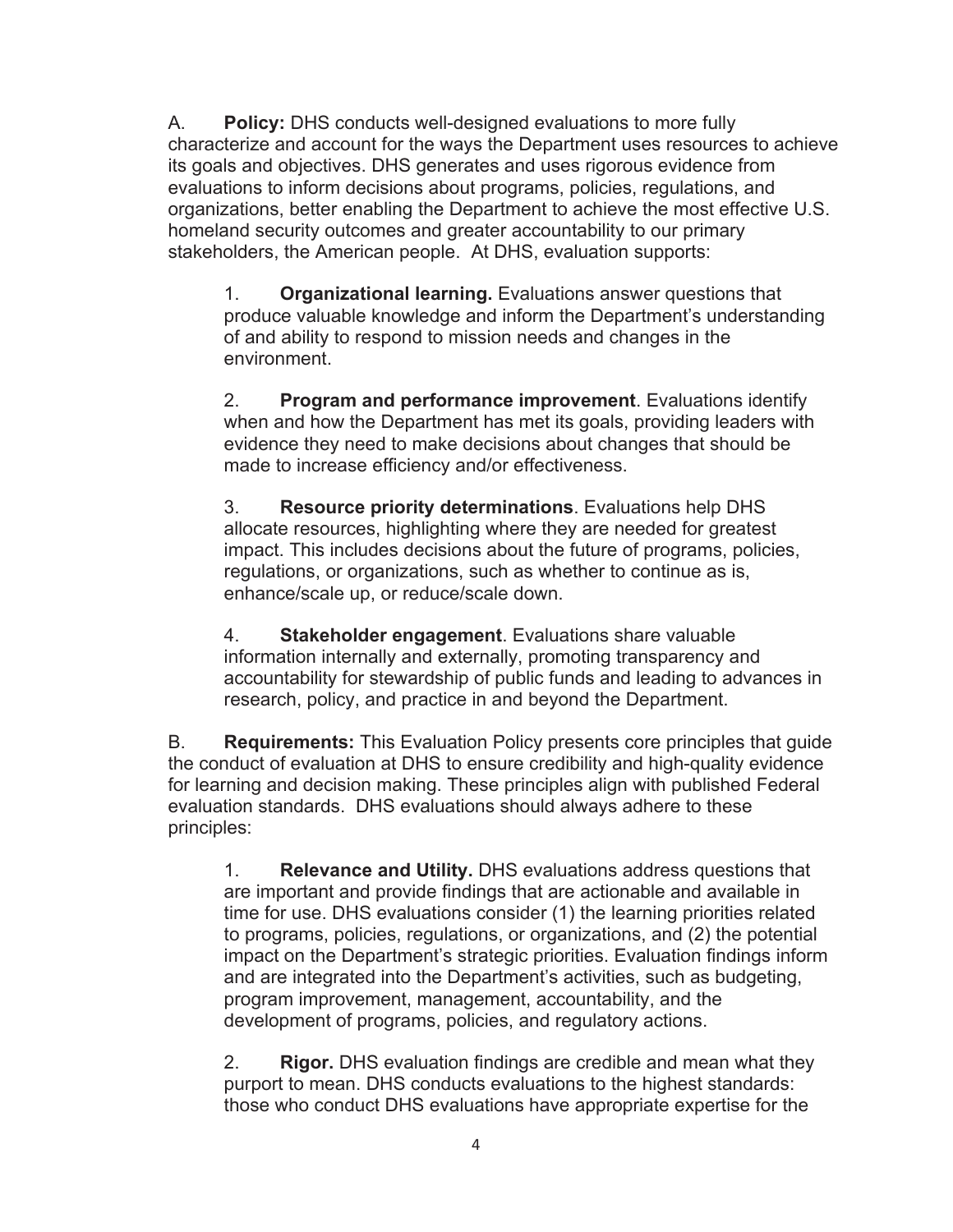designs and methods undertaken; designs and methods are appropriate for the question(s) asked; documentation of evaluation processes and findings are clear and accurate; and the limitations of findings are transparent. Internal and external stakeholders can act on evaluation findings with confidence.

3. **Transparency.** DHS is committed to ensuring that the Department's leadership and staff, collaborators, policymakers, researchers, and the public at large are able to learn from the Department's work. DHS is transparent in the planning, implementation, and reporting of evaluations to enable learning and accountability. The Department issues a public record of significant evaluations conducted and shares findings for those evaluations in a timely way (including null results and results that run counter to the Department's expectations and goals).

4. **Independence and Objectivity.** DHS evaluations are conducted with an appropriate level of independence from program, policy, regulation, and stakeholder activities. Those who conduct DHS evaluations demonstrate objectivity, impartiality, and professional judgement throughout the evaluation process.

5. **Ethics.** DHS evaluations meet the highest ethical standards and safeguard the dignity, rights, safety, and privacy of participants, stakeholders, and affected entities. DHS complies with relevant professional standards and requirements, such as regulations governing research involving human subjects. The Department' evaluations account for cultural and contextual factors that could influence findings and the use of those findings.

C. **DHS Annual Evaluation Plan:** The DHS Annual Evaluation Plan consists of a subset of the Department's evaluation work for the subsequent fiscal year. These evaluations, designated as significant, are shared publicly and receive additional resources to ensure successful completion. The list below highlights the criteria DHS considers when making the significant evaluation designation:

- 1. Supports DHS Learning Agenda
- 2. Responds to mandate
- 3. Aligns with leadership priorities
- 4. Has potential for agency-wide impact or engagement
- 5. Has potential for high financial impact
- 6. Has potential for high stakeholder impact